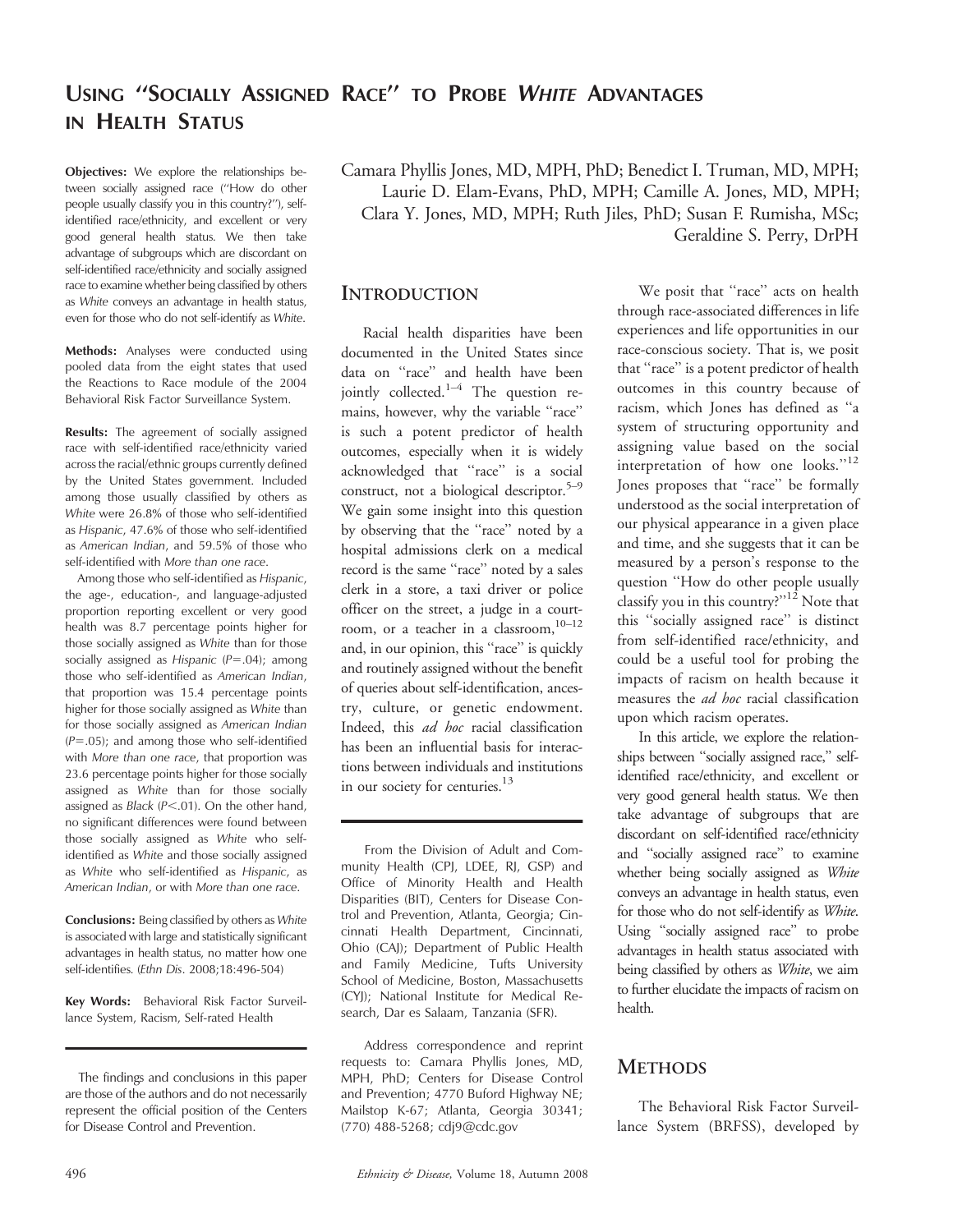the Centers for Disease Control and Prevention (CDC), is an ongoing statebased system of health surveys administered by telephone to a representative sample of non-institutionalized persons aged  $\geq$ 18 years. Details on the objectives, design, use, and limitations of the BRFSS can be found elsewhere.<sup>14-16</sup> The Reactions to Race module is a sixquestion optional module first developed for the BRFSS in 2001 by the CDC Measures of Racism Working Group.<sup>17</sup> The questions include assessments of socially assigned race (''How do other people usually classify you in this country?'') and race consciousness (''How often do you think about your race?''), as well as perceptions of differential treatment at work and when seeking health care, and reports of emotional upset and physical symptoms as a result of race-based treatment. The Reactions to Race module underwent three rounds of cognitive testing, one round of field testing, and pilot testing by six invited states on the 2002 BRFSS. This article presents analyses of pooled data from the eight states (Arkansas, Colorado, Delaware, District of Columbia, Mississippi, Rhode Island, South Carolina, and Wisconsin) that used the Reactions to Race module in 2004, the first year it was made available to all states.

The self-identified race/ethnicity variable was constructed from two separate questions included on the BRFSS core questionnaire: ''Are you Hispanic or Latino? [Yes, No]" and ''Which one or more of the following would you say is your race? [White, Black or African American, Asian, Native Hawaiian or Other Pacific Islander, American Indian or Alaska Native, Other (specify)].'' If respondents answered Yes to ''Are you Hispanic or Latino?'' their self-identified race/ethnicity was coded as Hispanic or Latino regardless of their response to the following question on race. If respondents answered No to "Are you Hispanic or Latino?" and selected only one group in the following

question on race, their self-identified race/ethnicity was coded as the racial group they selected (White, Black or African American, Asian, Native Hawaiian or Other Pacific Islander, American Indian or Alaska Native, or Other). If respondents answered No to ''Are you Hispanic or Latino?'' and selected more than one racial group, their self-identified race/ethnicity was coded as More than one race.

The socially assigned race variable was based on responses to the first question asked on the BRFSS Reactions to Race module: ''How do other people usually classify you in this country? Would you say White, Black or African American, Hispanic or Latino, Asian, Native Hawaiian or Other Pacific Islander, American Indian or Alaska Native, or Some Other Group?'' Response categories included all of the federal Office of Management and Budget (OMB) ''race'' categories as well as the OMB and ethnicity categories.<sup>18</sup>

General health status was assessed using the self-rated health question from the BRFSS core questionnaire: ''Would you say that in general your health is Excellent, Very good, Good, Fair, or Poor?'' Response categories Excellent and Very good were combined in this study to serve as a measure of optimal health, the outcome of interest, in contrast to response categories Good, Fair, and Poor, which do not represent optimal health. Higher levels of Excellent or Very good health are considered an advantage in health status.

### Data analysis

Analyses were organized to answer three research questions: 1) What is the relation between self-identified race/ ethnicity and socially assigned race? 2) How do levels of optimal health vary between subgroups jointly defined by self-identified race/ethnicity and socially assigned race? 3) For those who are discordant on self-identified race/ethnicity and socially assigned race because they self-identify with a non-White group but are socially assigned to the White group, does their general health status differ from a) the health of those who both self-identify with and are socially assigned to the particular non-White group, and b) the health of those who both self-identify with and are socially assigned to the White group?

Post-stratification weights were used to adjust for probability of selection and nonresponse.19,20 SAS version 8.2 (SAS Institute, Inc., Cary, NC) with SU-DAAN version 9 (RTI International, Research Triangle Park, NC) was used for statistical analyses to account for the complex sampling design. Comparisons of the outcome between subgroups jointly defined by self-identified race/ ethnicity and socially assigned race were adjusted for reported age in years, education level (none or kindergarten, grades 1–8, grades 9–11, grade 12 or GED, college 1 to 3 years, or college 4 or more years), and respondent preference for questionnaire language (English or Spanish) using predicted marginals from logistic regression models.<sup>21</sup> Differences were considered statistically significant at  $P \leq .05$ .

### **RESULTS**

Table 1 presents the joint distribution of the 34,775 respondents in our sample by self-identified race/ethnicity and socially assigned race, as well as the weighted percent distribution of socially assigned race within each self-identified racial/ethnic group. The agreement of socially assigned race with self-identified race/ethnicity varied across racial/ethnic groups. Of those who self-identified as White, 98.4% were usually classified by others as White; of those who selfidentified as Black or African American (Black), 96.3% were usually classified by others as Black; and of those who selfidentified as Asian, 77.0% were usually classified by others as Asian.

In contrast, of those who selfidentified as Hispanic or Latino (His-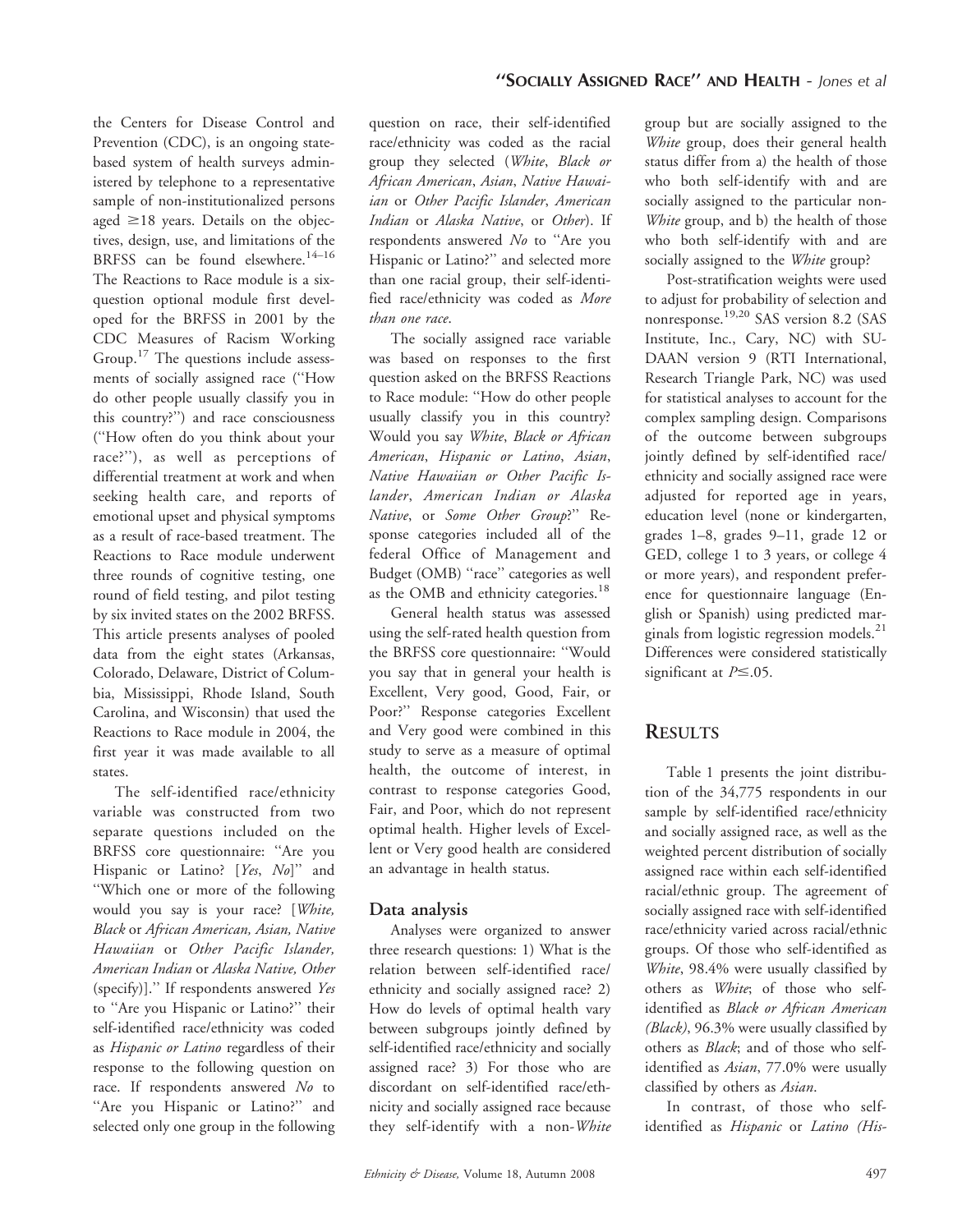| Self-identified<br>race/ethnicity | Socially assigned race |              |          |           |       |              |       |       |                |               |
|-----------------------------------|------------------------|--------------|----------|-----------|-------|--------------|-------|-------|----------------|---------------|
|                                   | White                  | <b>Black</b> | Hispanic | Am Indian | Asian | <b>NHOPI</b> | Other | DK/NS | <b>Refused</b> | Row<br>totals |
| White                             |                        |              |          |           |       |              |       |       |                |               |
| weighted row %                    | 98.4                   |              | 0.3      | 0.1       |       |              | 0.4   | 0.5   | 0.1            |               |
| sample size                       | 25,951                 |              | 81       | 31        |       |              | 98    | 136   | 38             | 26,373        |
| <b>Black</b>                      |                        |              |          |           |       |              |       |       |                |               |
| weighted row %                    | 0.4                    | 96.3         | 0.8      |           |       |              | 0.5   | 1.4   | 0.3            |               |
| sample size                       | 28                     | 4,998        | 48       |           |       |              | 33    | 98    | 21             | 5,246         |
| Hispanic                          |                        |              |          |           |       |              |       |       |                |               |
| weighted row %                    | 26.8                   | $3.5\,$      | 63.0     |           |       |              | 2.2   | 2.6   |                |               |
| sample size                       | 404                    | 72           | 936      |           |       |              | 38    | 45    |                | 1,528         |
| American Indian                   |                        |              |          |           |       |              |       |       |                |               |
| weighted row %                    | 47.6                   | 3.4          | 7.3      | 35.9      |       |              |       |       |                |               |
| sample size                       | 146                    | 22           | 21       | 108       |       |              |       |       |                | 321           |
| Asian                             |                        |              |          |           |       |              |       |       |                |               |
| weighted row %                    |                        |              |          |           | 77.0  |              |       |       |                |               |
| sample size                       |                        |              |          |           | 201   |              |       |       |                | 267           |
| <b>NHOPI</b>                      |                        |              |          |           |       |              |       |       |                |               |
| weighted row %                    |                        |              |          |           |       | $35.1*$      |       |       |                |               |
| sample size                       |                        |              |          |           |       | 10           |       |       |                | 34            |
| Other                             |                        |              |          |           |       |              |       |       |                |               |
| weighted row %                    | 49.5                   | 11.6         |          |           |       |              | 15.7  |       |                |               |
| sample size                       | 98                     | 45           |          |           |       |              | 37    |       |                | 237           |
| More than one race                |                        |              |          |           |       |              |       |       |                |               |
| weighted row %                    | 59.5                   | 22.5         |          |           |       |              |       |       |                |               |
| sample size                       | 236                    | 102          |          |           |       |              |       |       |                | 406           |
| DK/NS/Refused                     |                        |              |          |           |       |              |       |       |                |               |
| weighted row %                    | 41.5                   | 14.9         |          |           |       |              |       | 7.1   | 24.0           |               |
| sample size                       | 151                    | 58           |          |           |       |              |       | 30    | 101            | 363           |
| All respondents                   |                        |              |          |           |       |              |       |       |                |               |
| weighted row %                    | 79.1                   | 12.9         | 4.2      | 0.7       | 0.9   | 0.1          | 0.7   | 1.0   | 0.4            |               |
| sample size                       | 27,034                 | 5,333        | 1,138    | 191       | 240   | 35           | 247   | 374   | 183            | 34,775        |

|  |  |  |  |  |  |  |  | Table 1. Percent distribution of socially assigned race within each self-identified racial/ethnic group |  |  |
|--|--|--|--|--|--|--|--|---------------------------------------------------------------------------------------------------------|--|--|
|--|--|--|--|--|--|--|--|---------------------------------------------------------------------------------------------------------|--|--|

Entries are weighted row percents, and are bolded in the diagonal cells in which the self-identified race/ethnicity is the same as the socially assigned race. The actual number of respondents in each cell is shown in italics. Entries are shown for cells whose estimated weighted row percent has a relative standard error less than 30%. The row and column totals include all respondents, including those from suppressed cells.

NHOPI = Native Hawaiian or Other Pacific Islander

DK/NS = Don't Know/Not Sure

\* This estimate has a relative standard error of 33.8% and may be unstable.

panic), 63.0% were usually classified by others as Hispanic, while 26.8% were usually classified by others as White; of those who self-identified as American Indian or Alaska Native (American Indian), 35.9% were usually classified by others as American Indian, but the largest group consisted of the 47.6% who were usually classified by others as White; and of those who self-identified as Native Hawaiian or Other Pacific Islander (Native Hawaiian), 35.1% were usually classified by others as Native Hawaiian, with the next-largest groups consisting of those usually classified by others as White and those usually classified by others as Hispanic (data not shown due to small

numbers). Of those who self-identified as being of More than one race, 59.5% were usually classified by others as White, while 22.5% were usually classified by others as Black.

Table 2 presents the estimated proportions of the underlying population whose general health status was excellent or very good, by self-identified race/ ethnicity and socially assigned race. Data are shown for only those subgroups which included 50 or more respondents (sample sizes presented in Table 1).

The highest levels of excellent or very good health were found for those who self-identified as Asian and were socially assigned as Asian (60.6%) (Table 2), followed closely by those who selfidentified as White and were socially assigned as White (58.6%). The nexthighest levels of excellent or very good health were clustered and were found for other groups that were socially assigned as White: those who self-identified as Hispanic and were socially assigned as White (53.7%), those who self-identified with More than one race and were socially assigned as White (53.5%), those who self-identified as American Indian and were socially assigned as White (52.6%), and those who self-identified as Other and were socially assigned as White (50.4%). These were joined by other groups that self-identified as White: those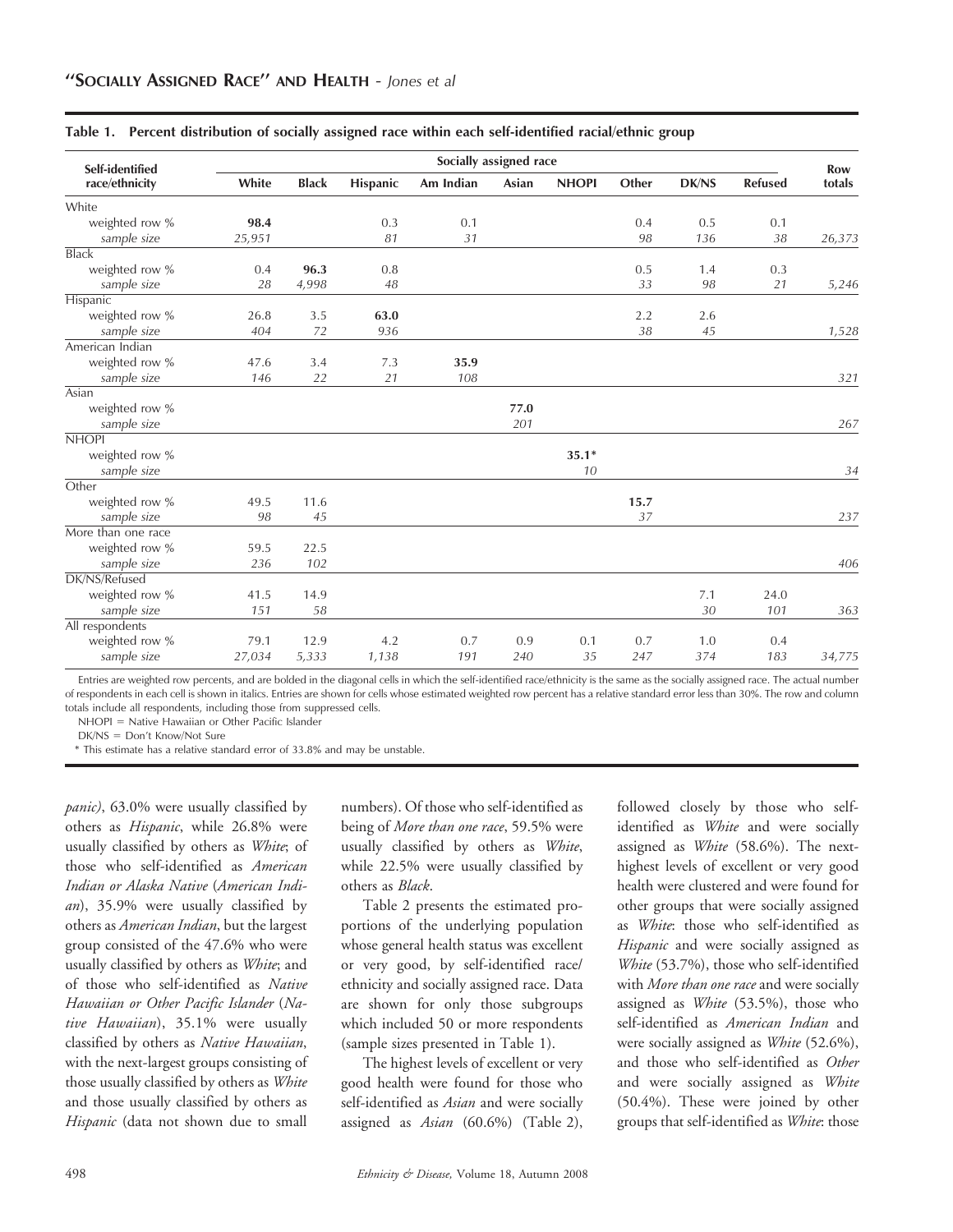|                                                     | Socially assigned race |               |                 |                       |               |              |               | Row                   |
|-----------------------------------------------------|------------------------|---------------|-----------------|-----------------------|---------------|--------------|---------------|-----------------------|
| Self-identified "race"/ethnicity                    | White                  | <b>Black</b>  | <b>Hispanic</b> | Am Indian             | Asian         | <b>NHOPI</b> | Other         | marginals             |
| White                                               |                        |               |                 |                       |               |              |               |                       |
| % excellent or very good                            | 58.6                   |               | 50.3            |                       |               |              | 49.2          | 58.4                  |
| 95% confidence interval                             | 57.8-59.5              |               | $36.1 - 64.4$   |                       |               |              | $34.6 - 63.9$ | 57.6-59.3             |
| Black                                               |                        |               |                 |                       |               |              |               |                       |
| % excellent or very good                            |                        | 44.3          |                 |                       |               |              |               | 44.0                  |
| 95% confidence interval                             |                        | $42.3 - 46.2$ |                 |                       |               |              |               | $42.1 - 45.9$         |
| Hispanic                                            |                        |               |                 |                       |               |              |               |                       |
| % excellent or very good                            | 53.7                   | 44.4          | 39.8            |                       |               |              |               | 43.7                  |
| 95% confidence interval                             | $46.2 - 60.9$          | $28.9 - 61.2$ | $35.3 - 44.6$   |                       |               |              |               | $40.0 - 47.4$         |
| American Indian                                     |                        |               |                 |                       |               |              |               |                       |
| % excellent or very good<br>95% confidence interval | 52.6<br>$41.3 - 63.8$  |               |                 | 32.0<br>$21.8 - 44.3$ |               |              |               | 42.4<br>$34.7 - 50.5$ |
| Asian                                               |                        |               |                 |                       |               |              |               |                       |
| % excellent or very good                            |                        |               |                 |                       | 60.6          |              |               | 62.6                  |
| 95% confidence interval                             |                        |               |                 |                       | $49.7 - 70.5$ |              |               | $53.2 - 71.1$         |
| <b>NHOPI</b>                                        |                        |               |                 |                       |               |              |               |                       |
| % excellent or very good                            |                        |               |                 |                       |               |              |               |                       |
| 95% confidence interval                             |                        |               |                 |                       |               |              |               |                       |
| Other                                               |                        |               |                 |                       |               |              |               |                       |
| % excellent or very good                            | 50.4                   |               |                 |                       |               |              |               | 45.6                  |
| 95% confidence interval                             | $35.8 - 64.9$          |               |                 |                       |               |              |               | $36.1 - 55.5$         |
| More than one race                                  |                        |               |                 |                       |               |              |               |                       |
| % excellent or very good                            | 53.5                   | 30.7          |                 |                       |               |              |               | 45.7                  |
| 95% confidence interval                             | $44.3 - 62.5$          | $19.7 - 44.4$ |                 |                       |               |              |               | $38.6 - 53.0$         |
| Column marginals                                    |                        |               |                 |                       |               |              |               |                       |
| % excellent or very good                            | 58.3                   | 43.7          | 41.2            | 36.1                  | 59.4          |              | 46.3          | 55.3                  |
| 95% confidence interval                             | $57.5 - 59.1$          | $41.8 - 45.6$ | $37.1 - 45.5$   | $27.5 - 45.6$         | $49.4 - 68.7$ |              | $37.4 - 55.4$ | $54.5 - 56.0$         |

Table 2. Percent of the population whose general health status is excellent or very good, by self-identified race/ethnicity and socially assigned race

Entries are shown only for cells containing 50 or more respondents with non-missing values for self-identified race/ethnicity, socially assigned race, and self-rated health. 95% confidence intervals are shown in italics. Relationships between values in the unshaded cells are further explored in Figure 1.

NHOPI = Native Hawaiian or Other Pacific Islander

who self-identified as White and were socially assigned as Hispanic (50.3%) and those who self-identified as White and were socially assigned as Other (49.2%). The next-lower levels of excellent or very good health were found for those who self-identified as Hispanic and were socially assigned as Black (44.4%) and those who self-identified as **Black** and were socially assigned as Black (44.3%), followed by those who self-identified as Hispanic and were socially assigned as Hispanic (39.8%). The lowest levels of excellent or very good health were found for those who self-identified as American Indian and were socially assigned as American Indian (32.0%) and those who self-identified with More than one race and were socially assigned as Black (30.7%).

There were insufficient numbers of those who self-identified as Asian and were socially assigned to other groups to further explore the apparent Asian health advantage. Within each of the other self-identified racial/ethnic groups, general health status appears to be related to socially assigned race. To address the final research question, we go beyond description to explicitly test for differences in levels of optimal health for those subgroup comparisons which inform us about the health correlates of being socially assigned as White.

This final analysis focused on those self-identified non-White groups for which we had at least 50 respondents who were usually classified by others as White and for which we had another comparison group (unshaded entries in Table 2). These included those who self-identified as Hispanic, those who self-identified as American Indian, and those who self-identified with More than one race. (A note on nomenclature: Henceforth we will describe subgroups jointly defined by self-identified race/ ethnicity and socially assigned race by first naming the self-identified race/ ethnicity, then the socially assigned race.)

The unshaded bars in Figure 1 graphically display the differences in age-, education-, and questionnaire language-adjusted proportions reporting excellent or very good health for the Hispanic-Hispanic vs Hispanic-White, American Indian-American Indian vs American Indian-White, and More than one race-Black vs More than one race-White subgroups. Among those who self-identified as Hispanic, the adjusted proportion with excellent or very good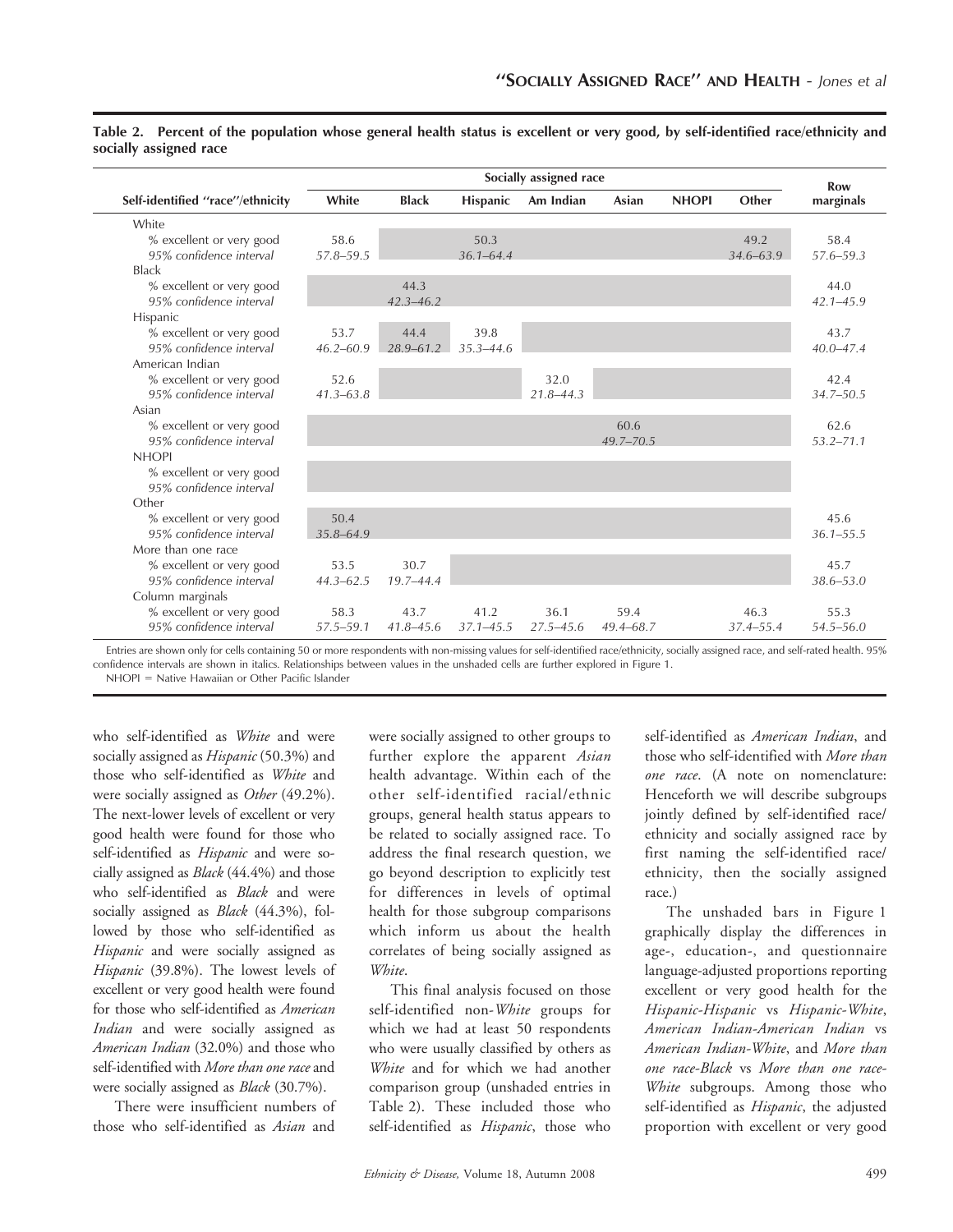



Fig 1. Percent of the population whose general health status is excellent or very good, adjusted for age, educational level, and questionnaire language. The top three bars display data for those who self-identify as Hispanic and are socially assigned as Hispanic, those who self-identify as Hispanic and are socially assigned as White, and those who self-identify as White and are socially assigned as White. The middle three bars display data for those who self-identify as American Indian and are socially assigned as American Indian, those who self-identify as American Indian and are

health was 8.7 percentage points higher for those socially assigned as White than for those socially assigned as Hispanic  $(P=.04)$ . Among those who self-identified as American Indian, the adjusted proportion with excellent or very good health was 15.4 percentage points higher for those socially assigned as White than for those socially assigned as American Indian ( $P = .05$ ). Among those who self-identified with More than one race, the adjusted proportion with excellent or very good health was 23.6 percentage points higher for those socially assigned as White than for those socially assigned as *Black* ( $P<.01$ ).

The middle and right-hand (shaded) bars in Figure 1 graphically display the differences in age-, education-, and questionnaire language-adjusted proportions reporting excellent or very good health for each of the Hispanic-White, American Indian-White, and More than one race-White subgroups compared to the White-White subgroup. A higher proportion of White-Whites reported excellent or very good health than was the case for each of the other three groups also socially assigned as White, but the differences were small and not statistically significant. The difference for the Hispanic-White vs

socially assigned as White, and those who self-identify as White and are socially assigned as White. The bottom three bars display data for those who self-identify with More than one race and are socially assigned as Black, those who self-identify with More than one race and are socially assigned as White, and those who self-identify as White and are socially assigned as White. Frequencies of reporting excellent or very good health are adjusted for age, educational level, and questionnaire language. Within each set of three bars, P values are reported for comparisons using those who selfidentify with the non-White group but are socially assigned as White as the reference group.

 $\leftarrow$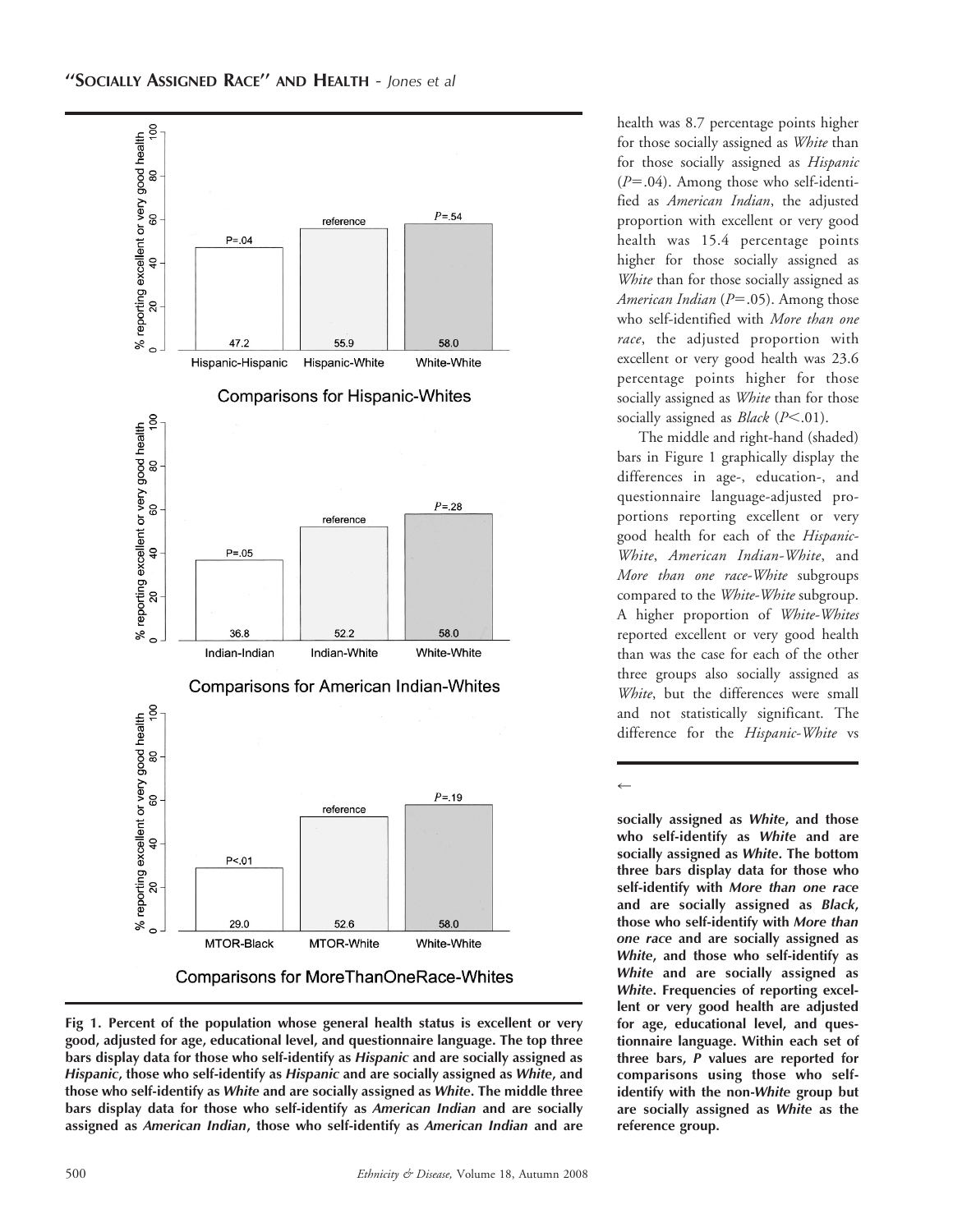White-White comparison was 2.1 percentage points  $(P=.54)$ , for the American Indian-White vs White-White comparison, 5.8 percentage points  $(P=.28)$ , and for the More than one race-White vs White-White comparison, 5.4 percentage points  $(P=.19)$ .

## **DISCUSSION**

The degree to which socially assigned race agrees with self-identified race/ethnicity varies across the racial/ ethnic groups currently defined by the United States government.<sup>18</sup> Furthermore, within each self-identified racial/ ethnic group, self-rated general health status appears to be related to socially assigned race. Indeed, being socially assigned as White is associated with large and statistically significant advantages in health status, even for those who self-identify with a non-White group. Additionally, the level of excellent or very good health reported by those who self-identify with a non-White group but are socially assigned as White is statistically indistinguishable from the level reported by those who both self-identify with and are socially assigned as White.

The finding of a White advantage in health status is replicated within each of three different self-identified racial/ethnic groups (Hispanic, American Indian, and More than one race). In addition to being adjusted for age, the comparisons in this analysis are adjusted for education, the best available social class marker in our dataset. Education data were missing for only 0.2% of respondents in this study, while income data were missing for 13.7% of respondents. The comparisons are also adjusted for the effects of acculturation among Hispanic groups using respondent preference for questionnaire language.

The variable which we introduce in this paper, ''socially assigned race,'' captures the ''race'' to which individual people and institutions in our society react, the on-the-street race that is automatically registered by people socialized in our race-conscious society and that operates in our daily lives to either constrain or facilitate opportunity. Recognizing that there is no a priori reason why those who are viewed as White should experience better health, higher education, or any other societal good compared to others, and accepting the definition of racism as a system of structuring opportunity and assigning value based on the social interpretation of how one looks,<sup>12</sup> we take our research findings as preliminary but compelling evidence of the impacts of racism on health.

Racism is an important aspect of our social environment that is increasingly being discussed at both national and international levels.22–29 Indeed, a growing number of scientists have hypothesized racism as a fundamental cause of racial and ethnic disparities in health outcomes.30–40 Yet the scientific investigation of the role of racism in contributing to health disparities must not be simply an academic exercise of establishing a causal relationship or decreasing the amount of unexplained variance in our statistical models. This work will have its greatest value when it identifies the pathways and structural mechanisms by which racism has its effects.

In particular, the health effects of "whiteness" in this country have rarely been discussed.<sup>41-43</sup> Even when racial/ ethnic health disparities are conceptualized as resulting from unfair disadvantage experienced by stigmatized and oppressed racial/ethnic groups, $^{23,24}$  the reciprocal unfair advantage experienced by members of the dominant White racial group is rarely fully examined. In discussing ''whiteness,'' we acknowledge that everyone has a race in this society, and that White is not just ''normal'' or neutral. Perhaps racial health disparities are not due just to the disadvantages experienced by members of non-White groups but also to the advantages

experienced by White people. These may include the benefit of the doubt, the high expectations, the trust, the laxity in enforcing the same rules with which non-White people must strictly comply, the day-to-day breaks which White people often experience as "luck" or never even notice, and the sense of entitlement.

We expand on previous research on the effects of racism on health by examining ''socially assigned race'' rather than perceived discrimination or reports of unfair treatment as the risk factor of interest, and by using a measure of positive health rather than negative health as the outcome of interest. We also expand beyond an examination of the effects of racism on Blacks to investigate the effects of racism on Hispanics, American Indians, and those who identify with More than one race. Indeed, there were not enough respondents in this sample who selfidentified as *Black* but were socially assigned as White to include in this analysis, because some people of African descent who are socially assigned as White have chosen to "pass" rather than endure the hardships of living Black in this country.

A major strength of this study is the use of the BRFSS, a conventional public health data source and the world's largest ongoing telephone health survey system, to examine with scientific rigor the sensitive and potentially controversial issue of racism. The BRFSS provides a large, population-based sample from each state, uses methods for sampling and survey administration that have been refined over years of experience, and collects data using standardized questions. An additional strength of the present study is the use of self-rated health as our outcome measure. Selfrated health is a multidimensional concept that includes physical health, functional capacities, health behaviors, and psychological factors.<sup>44</sup> A growing body of literature shows that self-rated health predicts morbidity,<sup>45</sup> health care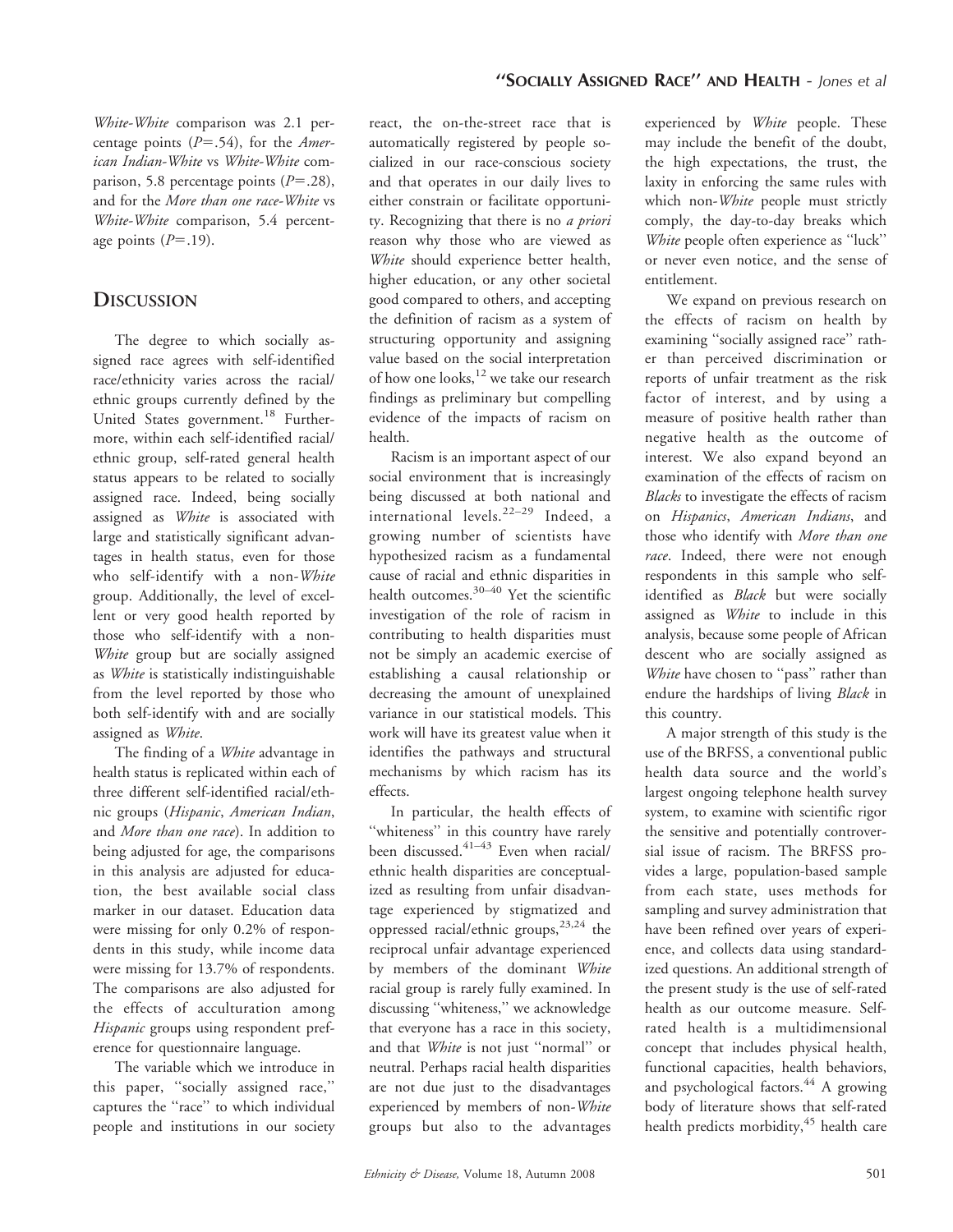### ''SOCIALLY ASSIGNED RACE'' AND HEALTH - Jones et al

utilization and hospitalization, <sup>46</sup> and mortality, $47$  and single-item measures of general self-rated health have been shown to be comparable to multi-item measures for predicting mortality, morbidity, and utilization of outpatient services. 48,49

This study has at least four limitations that must be considered. First, while the state-specific data have been weighted to make them representative for the given states, the eight states that used the Reactions to Race module on the 2004 BRFSS may not be a representative sample of the 50 United States. As additional states use the Reactions to Race module on the BRFSS, we can further examine the observed associations. Second, the fact that we combine excellent and very good health for our outcome measure differs slightly from the way self-rated health has generally been used in the literature. Most researchers focus on adverse health outcomes and combine the responses fair and poor health in contrast to excellent, very good, or good health. We have chosen to combine the two most positive ratings, excellent and very good, because we are interested in a measure of optimal health. Third, our measure of socially assigned race is actually the respondents' perceptions of how other people usually classify them in this country rather than a classification assigned by an outside observer. We invite further work comparing socially assigned race as assessed by questionnaire with socially assigned race as assessed by a third party.<sup>50</sup> Fourth, we had small samples for some combinations of self-identified and socially assigned race, limiting our ability to examine health outcomes for all subgroups.

Future work needs to identify the key elements of the ''whiteness'' experience that confer an advantage in health status. We need to define the mechanisms of white privilege, both in personal interactions and in systems of structuring opportunity and communicating value. We need to understand the ways in which personal and community experiences associated with socially assigned race translate into physiologic reactions and their sequelae. We also need to understand how education and income enter the pathway between socially assigned race and health. The goal is to identify the benefits that accrue to ''whiteness'' so that these benefits can be extended to everyone.

Future work should also aim to understand how the strength of association between race and important health outcomes varies by how "race" is measured: self-identification, respondent perception of social assignment, or social assignment by an observer. Which is the best predictor of health outcomes? Does it vary by outcome? Does it give us insight into the mechanisms by which ''race'' influences health outcomes?

Finally, we recommend that investigators measure ''socially assigned race'' in addition to self-identified race/ethnicity. We urge inclusion of the question assessing socially assigned race on national health interview surveys so that data from all 50 states and the territories can be studied. We also urge inclusion of this question on national health examination surveys so that data from physical examinations become available to expand upon our interview-based findings.

# **CONCLUSION**

We have explored the relationship between being socially assigned as White and optimal health in order to open new areas of inquiry with regard to the effects of racism on health. Instead of just talking about unfair disadvantage, we can also address the reciprocal unfair advantage. Instead of ''whiteness'' being invisible or neutral or normal, we can talk about it as an asset in this raceconscious society. Attention to the ways in which opportunity is structured and value assigned so that ''whiteness'' is favored may suggest new levers for intervening on health disparities. Using ''socially assigned race'' to probe the health benefits of living White, we aim to catalyze a shift to bold new strategies for achieving health equity in the United States.

#### **ACKNOWLEDGMENTS**

We gratefully acknowledge the members of the CDC Measures of Racism Working Group whose pooled intellect and insight resulted in the Reactions to Race module, and whose continued focus on the effects of racism on the health and well-being of the nation inform and inspire our nation's lead public health agency. We also acknowledge the pivotal roles in this work of Drs. Wayne H. Giles, James S. Marks, and Walter W. Williams, all of whom insisted that racism, a sensitive and potentially controversial issue, be examined with scientific rigor using conventional data sources. Finally, we acknowledge the key contributions made by the State Coordinators within the Behavioral Risk Factor Surveillance System, for without them there would be no high-quality data to analyze.

#### **REFERENCES**

- 1. Dubois WEB. The Philadelphia Negro: a Social Study. Philadelphia: University of Pennsylvania Press; 1899.
- 2. Heckler MM. Secretary's Task Force on Black and Minority Health. Report of the Secretary's Task Force on Black and Minority Health. Washington: US Government Printing Office; 1985.
- 3. Byrd WM, Clayton LA. An American Health Dilemma: a Medical History of African Americans and the Problem of Race: Beginnings to 1900. New York: Routledge; 2000.
- 4. Byrd WM, Clayton LA. An American Health Dilemma: Race, Medicine, and Health Care in the United States: 1900–2000. New York: Routledge; 2002.
- 5. Montagu A. Man's Most Dangerous Myth: the Fallacy of Race. New York: Columbia University Press; 1942.
- 6. United Nations Educational, Scientific and Cultural Organization. Declaration on race and racial prejudice. Available at http://www. unhchr.ch/html/menu3/b/d\_prejud.htm. Accessed 6/26/2007.
- 7. Cooper R, David R. The biological concept of race and its application to public health and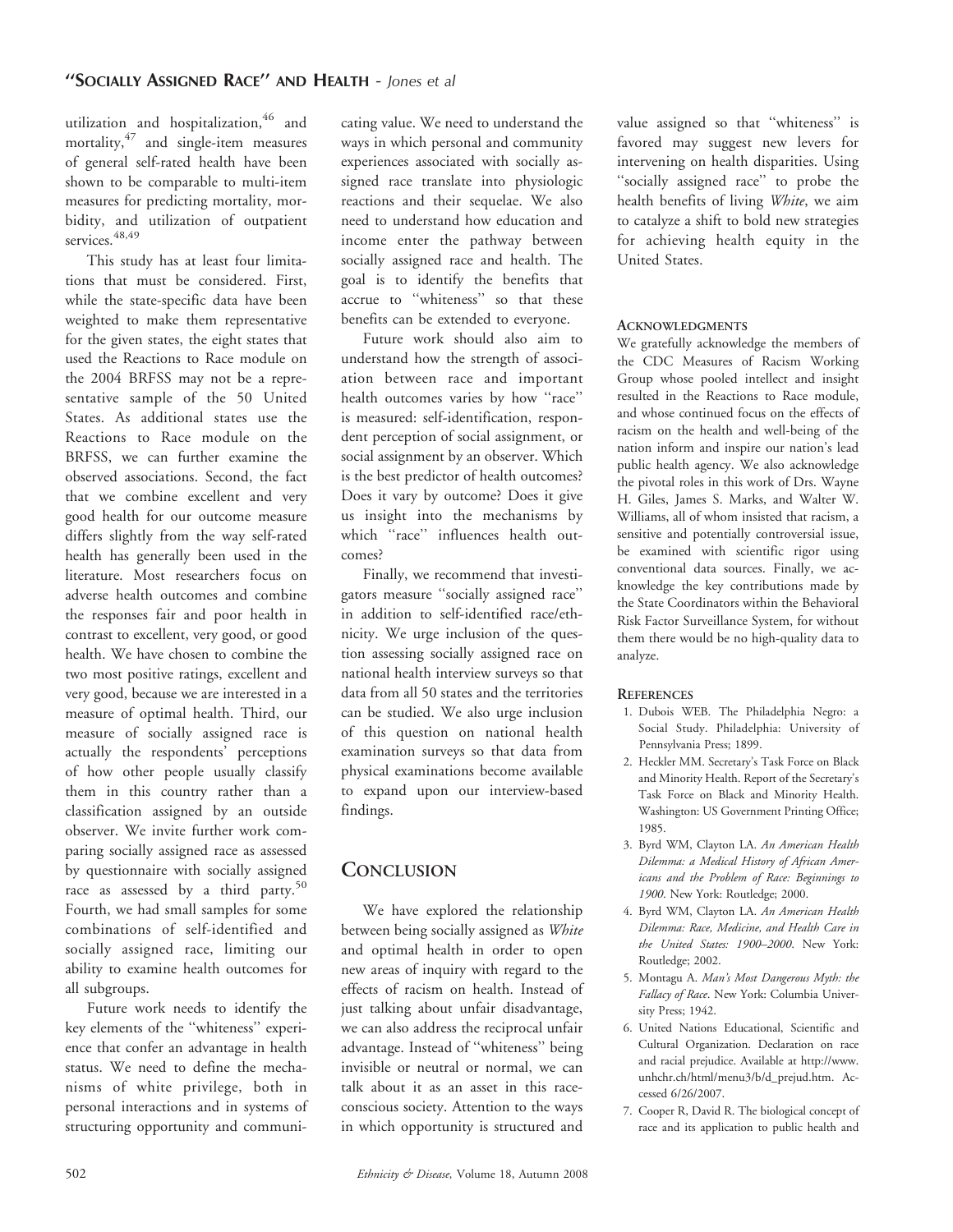epidemiology. J Health Polit Policy Law. 1986;11:97–116.

- 8. Cavalli-Sforza LL, Menozzi P, Piazza A. The History and Geography of Human Genes. Princeton (NJ): Princeton University Press; 1994.
- 9. American Anthropological Association statement on ''race.'' Available at http://www. aaanet.org/stmts/racepp.htm. Accessed 6/26/ 2007.
- 10. Jones CP. Levels of racism: a theoretic framework and a gardener's tale. Am J Public Health. 2000;90:1212–1215.
- 11. Jones CP. Invited commentary: ''race,'' racism, and the practice of epidemiology. Am J Epidemiol. 2001;154:299–304.
- 12. Jones CP. Confronting institutionalized racism. Phylon. 2003;50(1–2):7–22.
- 13. Wilson CA. Racism: from Slavery to Advanced Capitalism. Thousand Oaks (CA): Sage Publications; 1996.
- 14. Centers for Disease Control and Prevention. Surveillance for certain health behaviors among states and selected local areas—Behavioral Risk Factor Surveillance System, United States, 2004. MMWR Surveill Summ. 2006;55(SS-7).
- 15. Nelson DE, Holtzman D, Waller M, Leutzinger C, Condon K. Objectives and design of the Behavioral Risk Factor Surveillance System. Proceedings of the Section of Survey Research Methods, American Statistical Association. Alexandria (VA): American Statistical Association; 1998:214–218.
- 16. Powell-Griner E. Use and limitations of the Behavioral Risk Factor Surveillance System data. Proceedings of the Section of Survey Research Methods, American Statistical Association. Alexandria (VA): American Statistical Association, 1998:219–223.
- 17. Behavioral Risk Factor Surveillance System. Reactions to race module. 2002 BRFSS questionnaire. Available at http://apps.nccd. cdc.gov/BRFSSQuest/ListByYear.asp. Accessed 6/26/2007.
- 18. Office of Management and Budget. Revisions to the standards for the classification of federal data on race and ethnicity (Statistical Policy Directive No. 15). Available at http://www. whitehouse.gov/omb/fedreg/ombdir15.html. Accessed 6/26/2007.
- 19. Nelson DE, Holtzman D, Bolen J, Stanwyck CA, Mack KA. Reliability and validity of measures from the Behavioral Risk Factor Surveillance System (BRFSS). Soz Praventivmed. 2001;46(Suppl 1):S3-S42.
- 20. Behavioral Risk Factor Surveillance System. Operational and user's guide, version 3.0. Available at http://ftp.cdc.gov/pub/Data/Brfss/ userguide.pdf. Accessed 6/26/2007.
- 21. Graubard BI, Korn EL. Predictive margins with survey data. Biometrics. 1999;55:652-659.
- 22. World Conference Against Racism, Racial Discrimination, Xenophobia and Related In-

tolerance. Durban Declaration and Programme of Action (Adopted September 8, 2001). Available at http://www.unhchr.ch/ html/racism/02-documents-cnt.html. Accessed 6/26/2007.

- 23. Smedley BD, Stith AY, Nelson AR, eds. Unequal Treatment: Confronting Racial and Ethnic Disparities in Health Care. Washington: The National Academies Press; 2002.
- 24. American Public Health Association. Research and intervention on racism as a fundamental cause of ethnic disparities in health (Public Policy 2001-7). Am J Public Health. 2002;92: 458–460.
- 25. Barnes-Josiah DL. Undoing racism in public health: a blueprint for action in urban MCH. Omaha (NE): CityMatCH at the University of Nebraska Medical Center; 2004.
- 26. Jones CP. Maori-Pakeha health disparities: can treaty settlements reverse the impacts of racism? 1999 Ian Axford Fellowship Report. Wellington, New Zealand: New Zealand-United States Educational Foundation; 1999.
- 27. Jones CP. Socioeconomic status and health: isolating the impacts of racism. Presented at the 128th annual meeting of the American Public Health Association; November 14, 2000; Boston, Massachusetts.
- 28. Jones CP, Cozier Y, Rao RS, Palmer JR, Adams-Campbell LL, Rosenberg L. ''Race'' consciousness and experiences of racism: data from the Black Women's Health Study. Presented at the 128th annual meeting of the American Public Health Association; November 15, 2000; Boston, Massachusetts.
- 29. Jones CP. Confronting institutionalized racism. 5th annual William T. Small, Jr. Keynote Address delivered at the 25th annual Minority Health Conference of the University of North Carolina School of Public Health; February 28, 2003; Chapel Hill, North Carolina.
- 30. Jackson JS, Brown TN, Williams DR, Torres M, Sellers SL, Brown K. Racism and the physical and mental health status of African Americans: a thirteen-year national panel study. Ethn Dis. 1996;6:132–147.
- 31. Broman CL. The health consequences of racial discrimination: a study of African Americans. Ethn Dis. 1996;6:148–153.
- 32. McNeilly MD, Anderson NB, Armstead CA, Clark R, Corbett M, Robinson EL, Pieper CF, Lepisto EM. The Perceived Racism Scale: a multidimensional assessment of the experience of White racism among African Americans. Ethn Dis. 1996;6:154–166.
- 33. Kennedy BP, Kawachi I, Lochner K, Jones CP, Prothrow-Stith D. (Dis)respect and Black mortality. Ethn Dis. 1997;7:207–214.
- 34. Williams DR, Yu Y, Jackson JS, Anderson NB. Racial differences in physical and mental health: socioeconomic status, stress and discrimination. J Health Psychol. 1997;2:335–351.
- 35. Krieger N. Embodying inequality: a review of concepts, measures, and methods for studying health consequences of discrimination. Int J Health Serv. 1999;29:295–352.
- 36. Williams DR, Neighbors HW, Jackson JS. Racial/ethnic discrimination and health: findings from community studies. Am J Public Health. 2003;93:200–208.
- 37. Harrell JP, Hall S, Taliaferro J. Physiological responses to racism and discrimination: an assessment of the evidence. Am J Public Health. 2003;93:243–248.
- 38. Collins JW Jr, David RJ, Handler A, Wall S, Andes S. Very low birthweight in African American infants: the role of maternal exposure to interpersonal racial discrimination. Am J Public Health. 2004;94:2132–2138.
- 39. Schulz AJ, Gravlee CC, Williams DR, Israel BA, Mentz G, Rowe Z. Discrimination, symptoms of depression, and self-rated health among African American women in Detroit: results from a longitudinal analysis. Am J Public Health. 2006;96:1265–1270.
- 40. Mays VM, Cochran SD, Barnes NW. Race, race-based discrimination, and health outcomes among African Americans. Ann Rev Psychol. 2007;58:201–225.
- 41. McIntosh P. White privilege and male privilege: a personal account of coming to see correspondences through work in women's studies (working paper no. 189). Wellesley (MA): Wellesley College Center for Research on Women; 1988.
- 42. Wise T. White Like Me: Reflections on Race from a Privileged Son. Brooklyn (NY): Soft Skull Press; 2005.
- 43. Rothenberg PS. White Privilege: Essential Readings on the Other Side of Racism. 2nd ed. New York: Worth Publishers; 2004.
- 44. Simon JG, De Boer JB, Joung IMA, Bosma H, Mackenbach JP. How is your health in general? A qualitative study on self-assessed health. Eur J Public Health. 2005;15:200–208.
- 45. Steele JC, Patrick JH, Goins RT, Brown DK. Self-rated health among vulnerable older adults in rural Appalachia. J Rural Health. 2005;21:182–186.
- 46. Bierman AS, Bubolz TA, Fisher ES, Wasson JH. How well does a single question about health predict the financial health of Medicare managed care plans? Eff Clin Pract. 1999;2:56–62.
- 47. Idler EL, Benyamini Y. Self-rated health and mortality: a review of twenty-seven community studies. J Health Soc Behav. 1997;38:21–37.
- 48. DeSalvo KB, Fan VS, McDonell MB, Fihn SD. Predicting mortality and healthcare utilization with a single question. Health Serv Res. 2005;40:1234–1246.
- 49. DeSalvo KB, Bloser N, Reynolds K, He J, Muntner P. Mortality prediction with a single general self-rated health question. A metaanalysis. J Gen Intern Med. 2006;21:267–275.